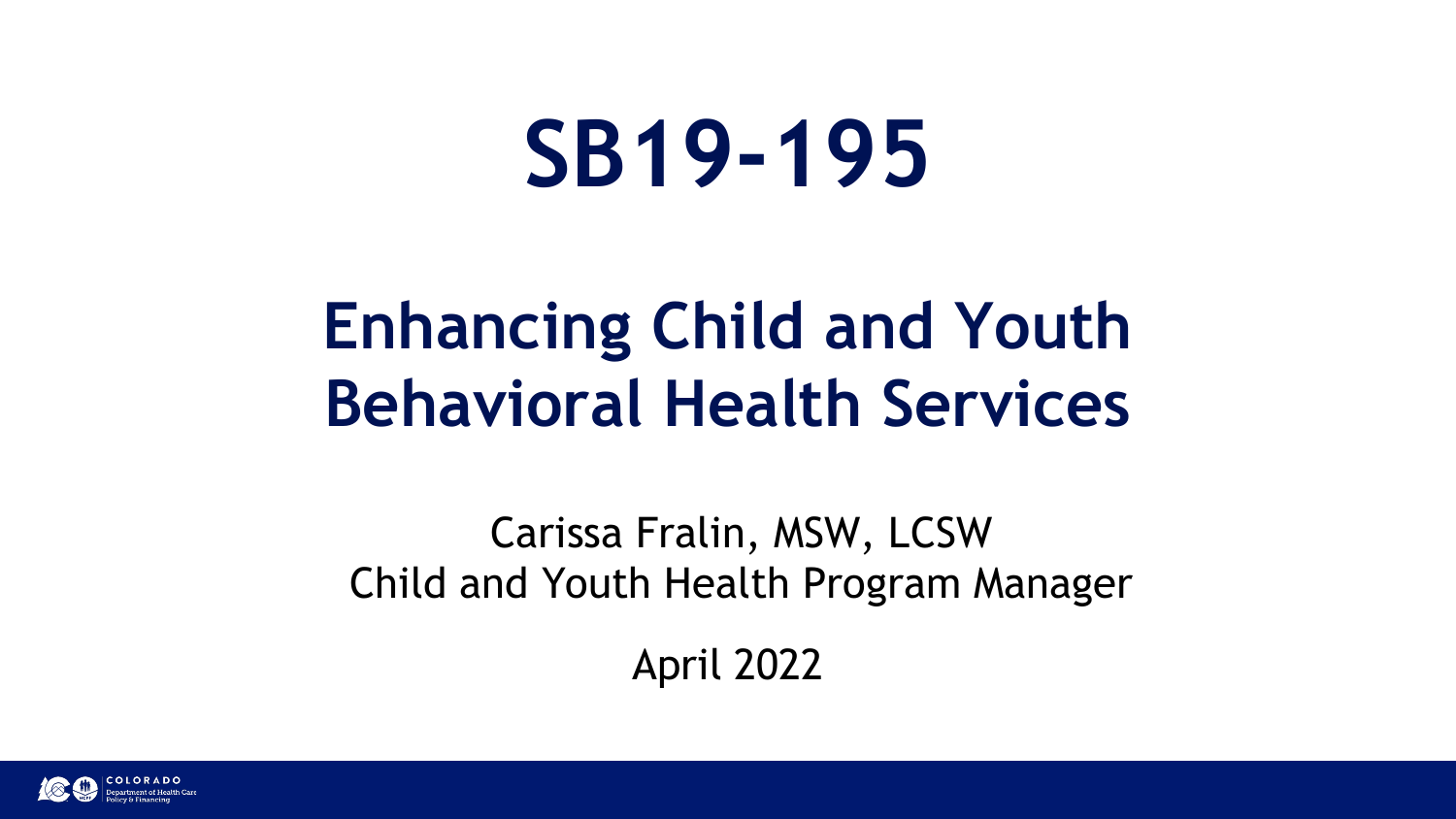# **Our Mission**

Our Mission is **to improve health care equity, access and outcomes for the people we serve** while saving Coloradans money on health care and driving value for Colorado

> This means that we work to make our members healthier while getting the most for every dollar that is spent

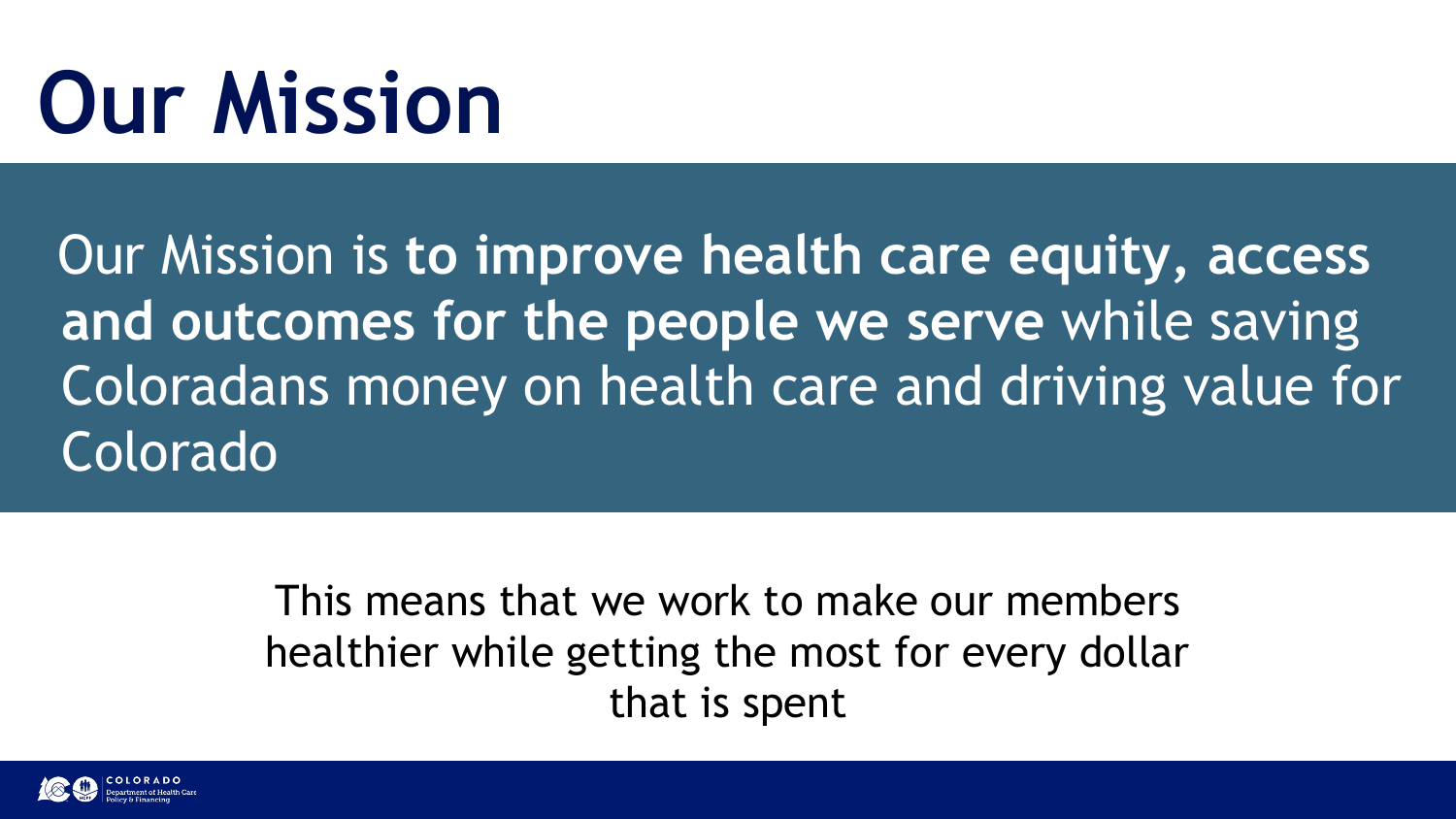## **History of SB19-195**

- Spring 2018: Kick-Off
- Summer Fall 2018: Roadmap building -> Bill drafting
- Spring 2019: Session work
- Summer 2019: Signed into law
- Summer 2020: PHE Pause
- Summer 2021: Re-Funded

Roadmap to Colorado's Behavioral Health System for Children, Youth and Families: **4-YEAR STRATEGIC PLAN** 



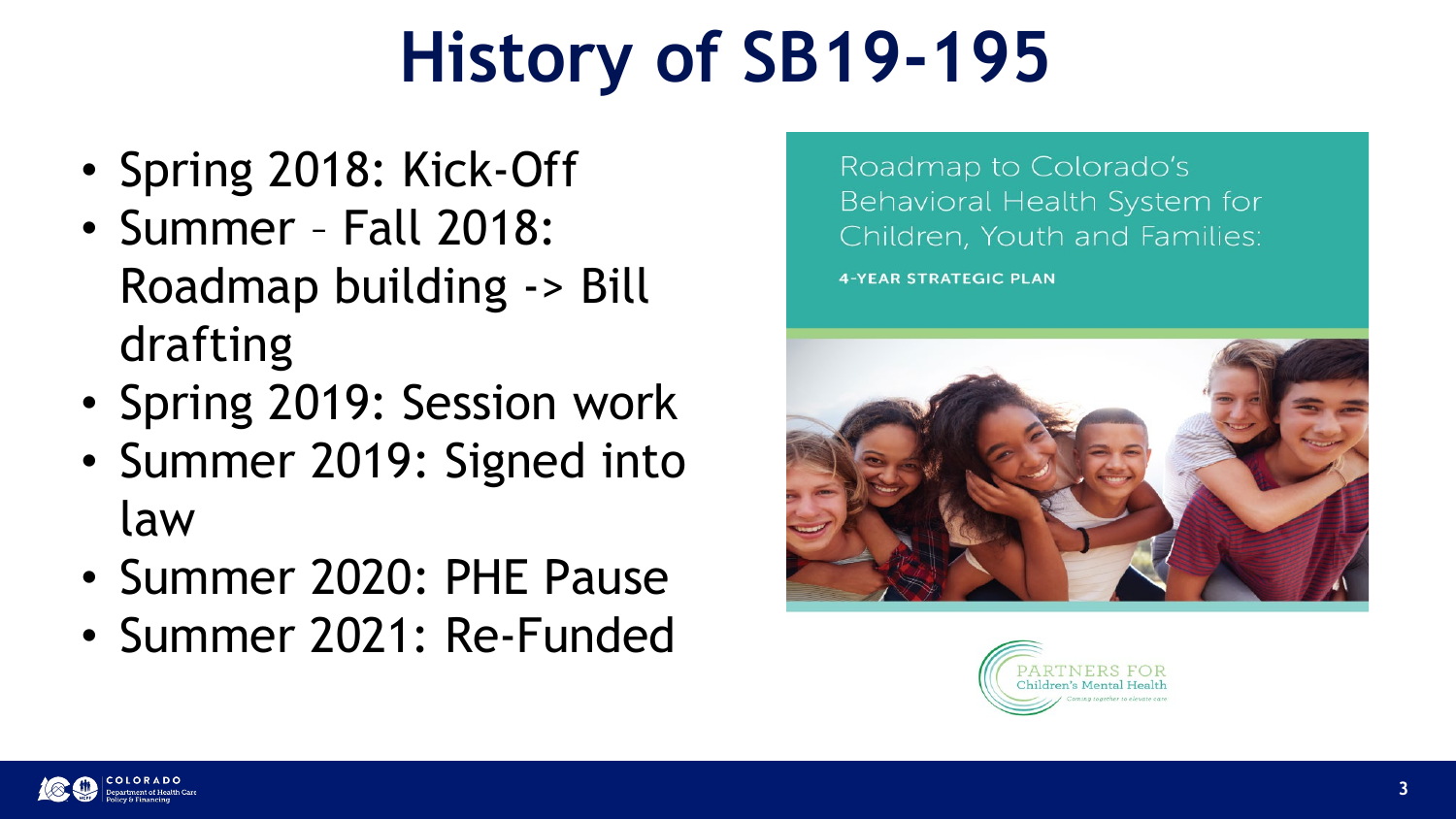#### **Tasks**

#### **Dept of Health Care Policy & Financing**

|                                                             | <b>Requirements</b>                                                                                                                                                                                                                                                                                                                                                                         | <b>Outcome</b>                                      |
|-------------------------------------------------------------|---------------------------------------------------------------------------------------------------------------------------------------------------------------------------------------------------------------------------------------------------------------------------------------------------------------------------------------------------------------------------------------------|-----------------------------------------------------|
| High Fidelity Wraparound (HFW)<br>as part of System of Care | -RAEs to implement HFW services to Medicaid eligible children and<br>youth at risk of out-of-home placement or in out-of-home placement-<br>may be contracted out to third party<br>-Partner with DHS/OBH to<br>Ensure network adequacy<br>Monitor and report annual cost savings<br>$\bullet$<br>Oversee fidelity to model<br>-Stakeholder engagement statutorily required (RAEs included) | HFW in RAE Scope of Work -<br>anticipated July 2023 |
| Integrated Funding Pilot                                    | -Develop plan to integrate funding for behavioral health (BH)<br>intervention and treatment services across the state<br>-Stakeholder engagement                                                                                                                                                                                                                                            | Report to recommend a model<br>coming in $~12$ mos  |

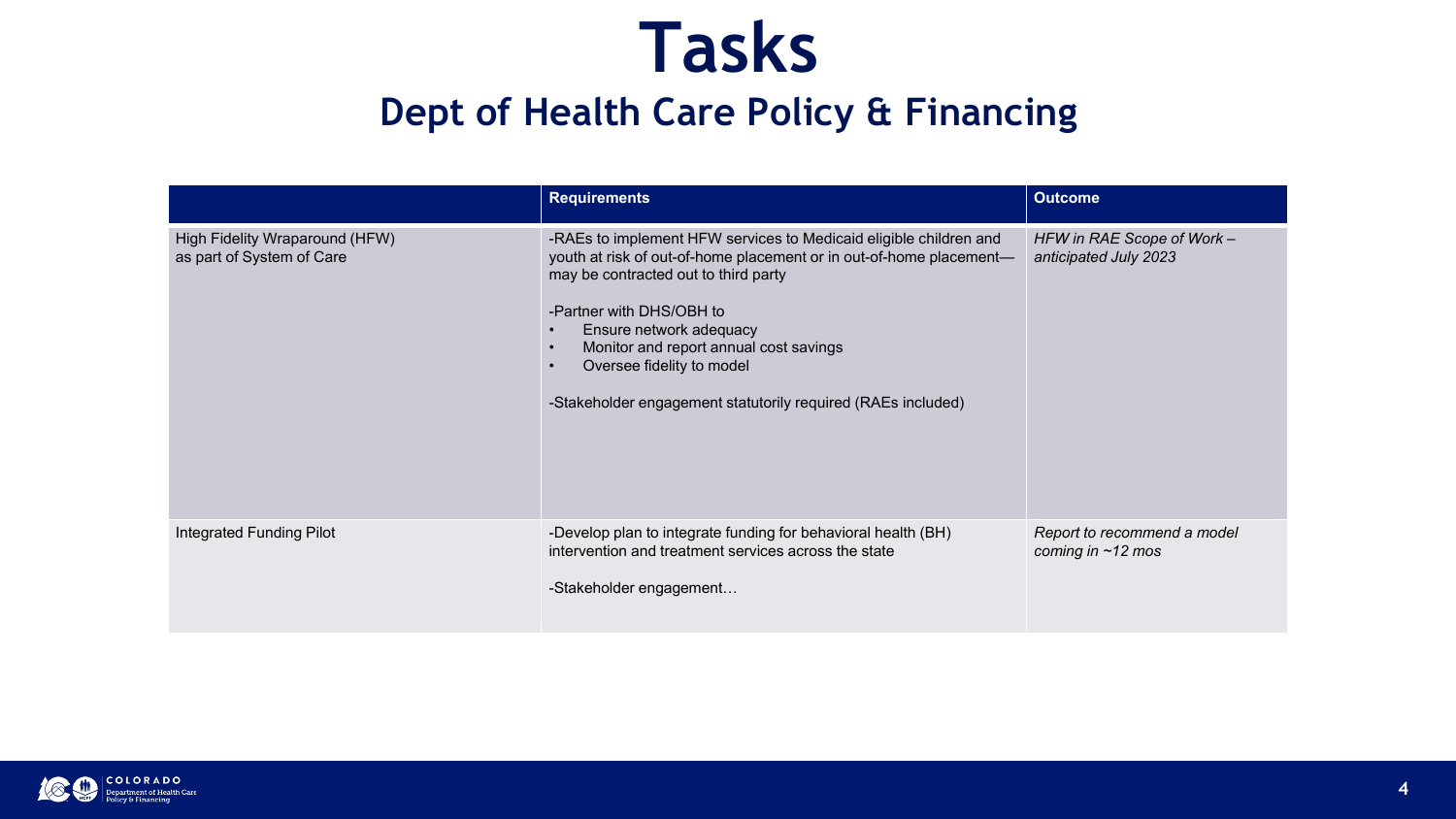## **HCPF Tasks**

**American Rescue Plan Act (ARPA): Child/Youth Step Down**  "The Missing Middle" = C/Y Sent out of State

- Gaps in services and treatment programs for children and youth (Autism Spectrum Disorder, intellectual and developmental disabilities, other dual diagnoses)
- Develop a viable step-down treatment program including location, licensing and payment options.
- Models of care that are financially viable and person-centered

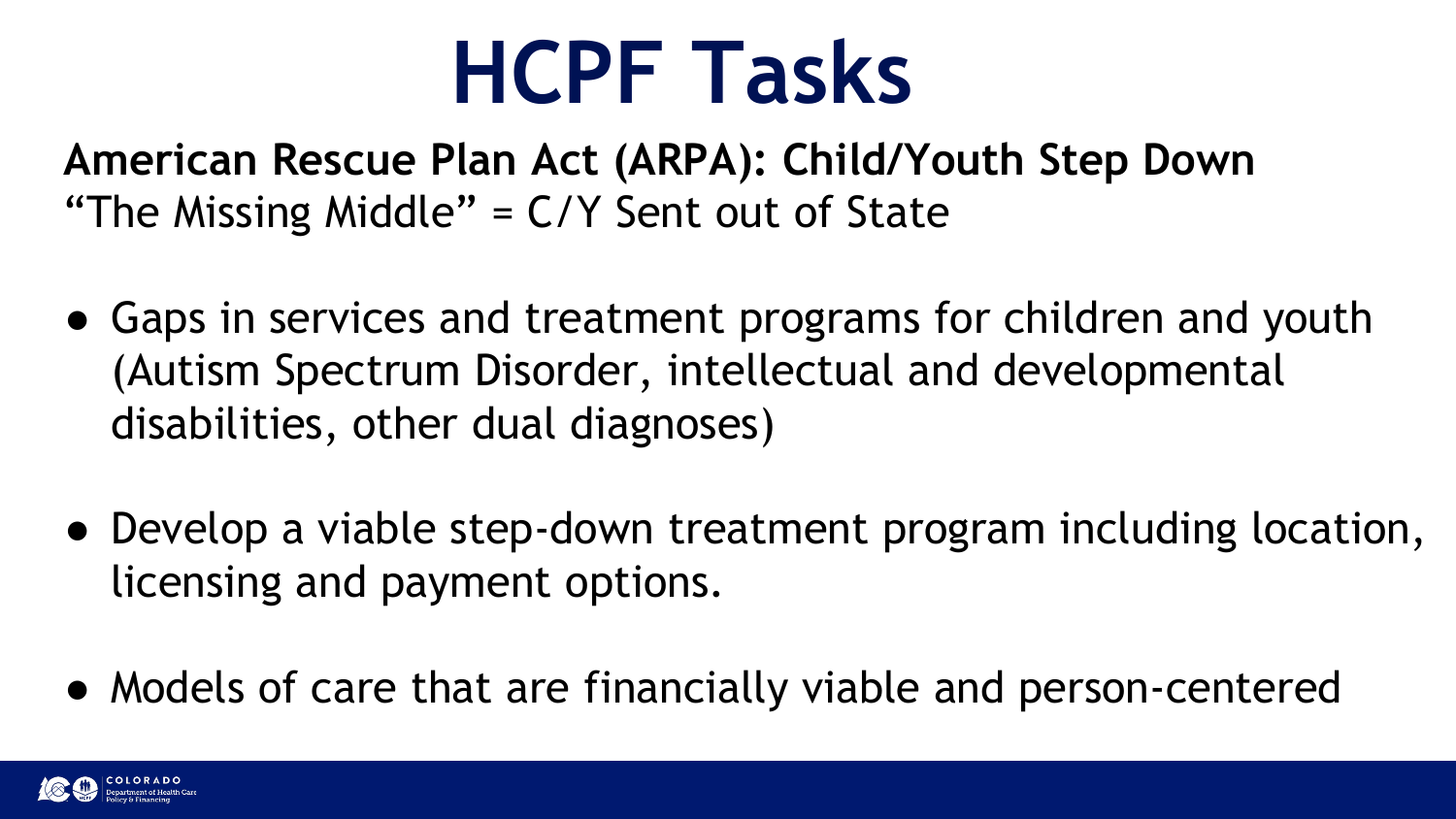# **HCPF Next Steps**

Areas of needed input

- High-fidelity Wraparound
- Step-down Options
- Integrated Funding for a Continuum of Care
- Intensive, Evidence-Based, Community Centered Care Models and Payment



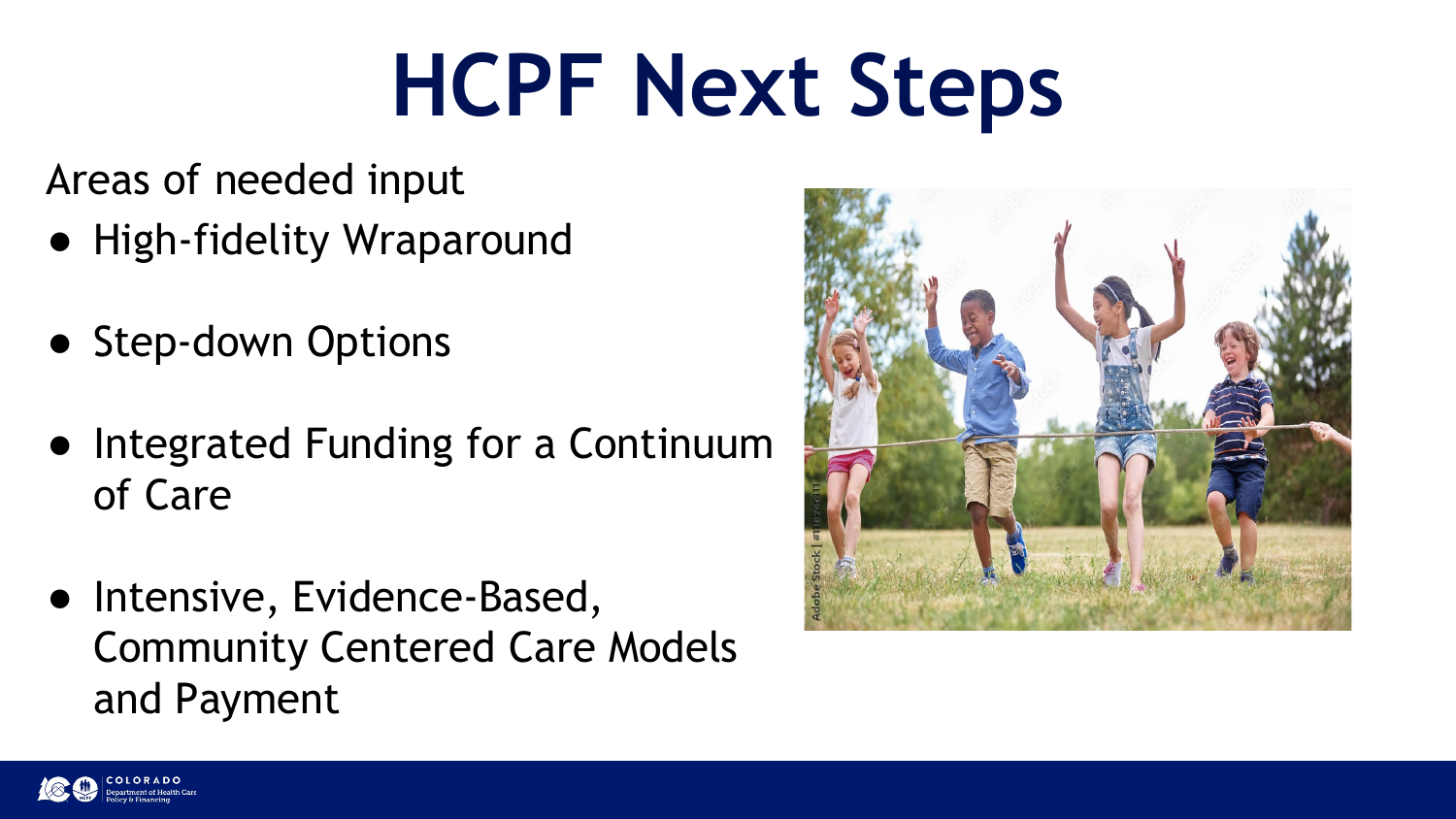## **Discussion or questions? 7**